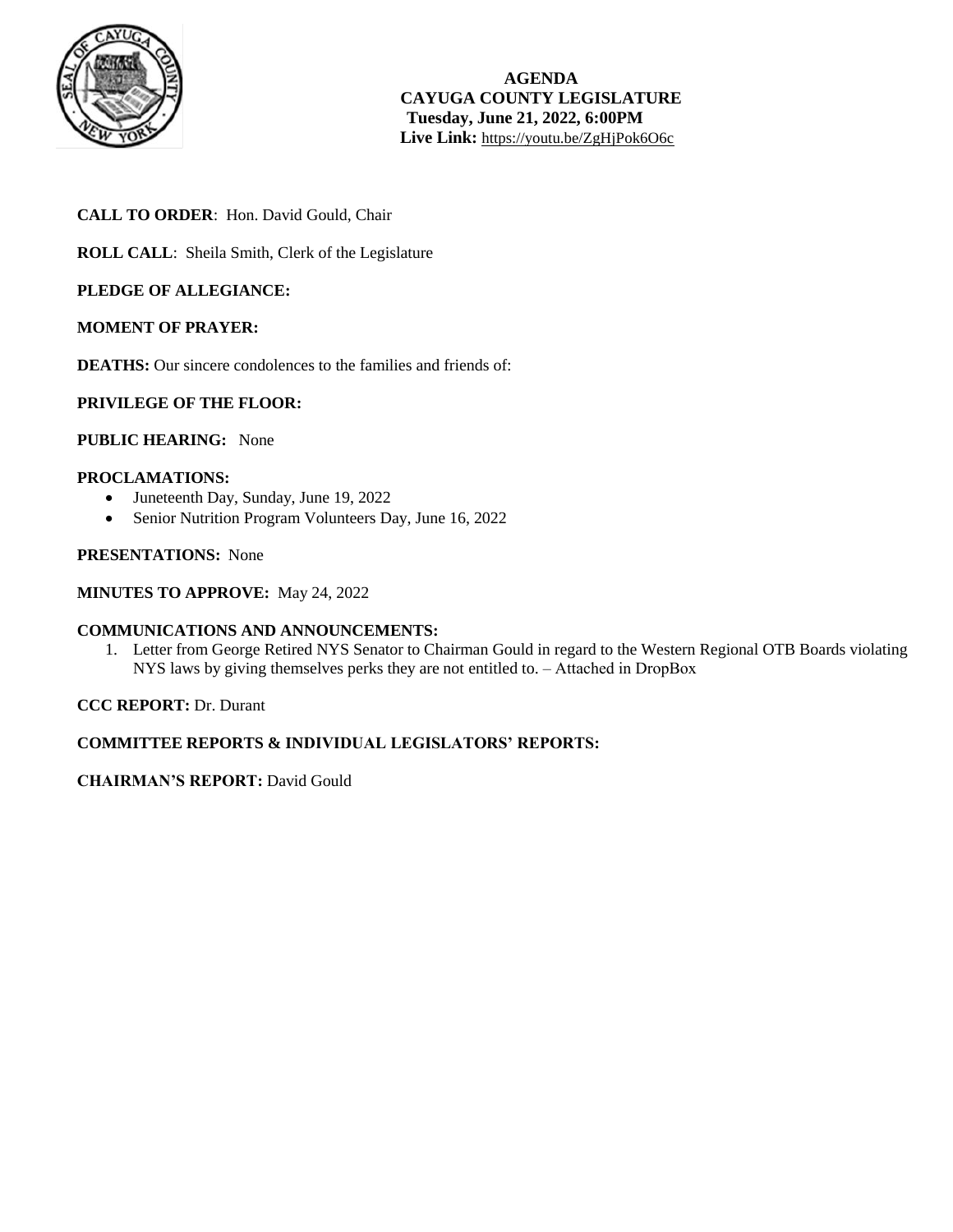#### **CAYUGA COUNTY LEGISLATURE RESOLUTIONS 6-21-22**

#### **WAYS & MEANS:**

- 6-22-WM-1 Authorize Consent to Assignment of Contract RDS Services, LLC to Assured Partners Global Insurance Services LLC
- 6-22-WM-2 Authorizing the Purchase of Tax-Delinquent Property Owned by Cayuga County
- 6-22-WM-3 **(TABLED @ Ways -DRAFT)** Legislature of the County of Cayuga, electing a cents per gallon rate of sales and compensating use taxes on motor fuel and diesel motor fuel, in lieu of the percentage rate of such taxes, pursuant to the authority of Article 29 of the Tax Law of the State of New York.

#### **HEALTH & HUMAN SERVICES:**

- 6-22-HH-1 Authorizing the Chairman of the Legislature and the Public Health Director to Contract with CiTi BOCES for provision of Audiological Services for Children Eligible for 3-5 Services (SED-4410 pre-school special education services).
- 6-22-HH-2 Authorizing the Chairperson of the Legislature and the Public Health Director to extend the Contract with Multiple Service Agencies and Individuals for the Provision of Services for Children Eligible for 3-5 Services (SED-4410 pre-school special education services) and set the rates for provision of such services.
- 6-22-HH-3 Authorize the Chair of the Cayuga County Legislature and the Director of Community Services to enter into contract for part time psychiatric duties at the Community Mental Health Center
- 6-22-HH-4 Authorizing the Commissioner of Social Services to fill a FT Caseworker Position in the Child Welfare Services Unit of the Department of Social Services.
- 6-22-HH-5 Authorization to fill one (1) full-time Account/Clerical Support Staff Position in the Office for the Aging due to pending retirement.
- 6-22-HH-6 Authorizing to Fill Director of the Cayuga County Youth Bureau

#### **GOVERNMENT OPERATIONS:**

- 6-22-GO-1 Authorizing the Chief Information Officer to create and fill a Senior Computer Systems Technician position in the Cayuga county Information Technology Department
- 6-22-GO-2 Authorizing the Chief Information Officer to fill a Systems Administrator position in the Cayuga County Information Technology Department
- 6-22-GO-3 Authorizing the Chief Information Officer to create and fill a Computer Systems Technician position in the Cayuga County Information Technology Department
- 6-22-GO-4 Authorization to fill a PT driver position in the Veterans Service Agency

# **PLANNING:**<br>6-22-PL-1

- Authorizing the signing of a Professional Services Memorandum of Agreement with Anna Feldman to assist the Cayuga County Planning Department in its work to enhance, update and utilize the Soil & Water Assessment Tool (SWAT) Model for the Owasco Lake Watershed Nine Element Plan Implementation Phase
- 6-22-PL-2 Authorizing the submittal of a grant application funding request to the New York State Department of State t make improvements to the Cayuga County Lake Blueway Trail with installation of an ADA-Compliant Kayak Launch at Frontenac Park in Union Springs
- 6-22-PL-3 Authorizing Cayuga County submission of a 2022 CFA Grant application for Emerson Park Priority Projects and Authorizing matching funds allocation and acceptance of grant funds and project activities pending award of New York State CFA Grant funds
- 6-22-PL-4 Authorizing the submittal of a grant application funding request to the New York State Department of State for the Sterling-Fair Haven Community Connection Trail Feasibility Study and Authorizing County ARPA funds for partial grant matching funds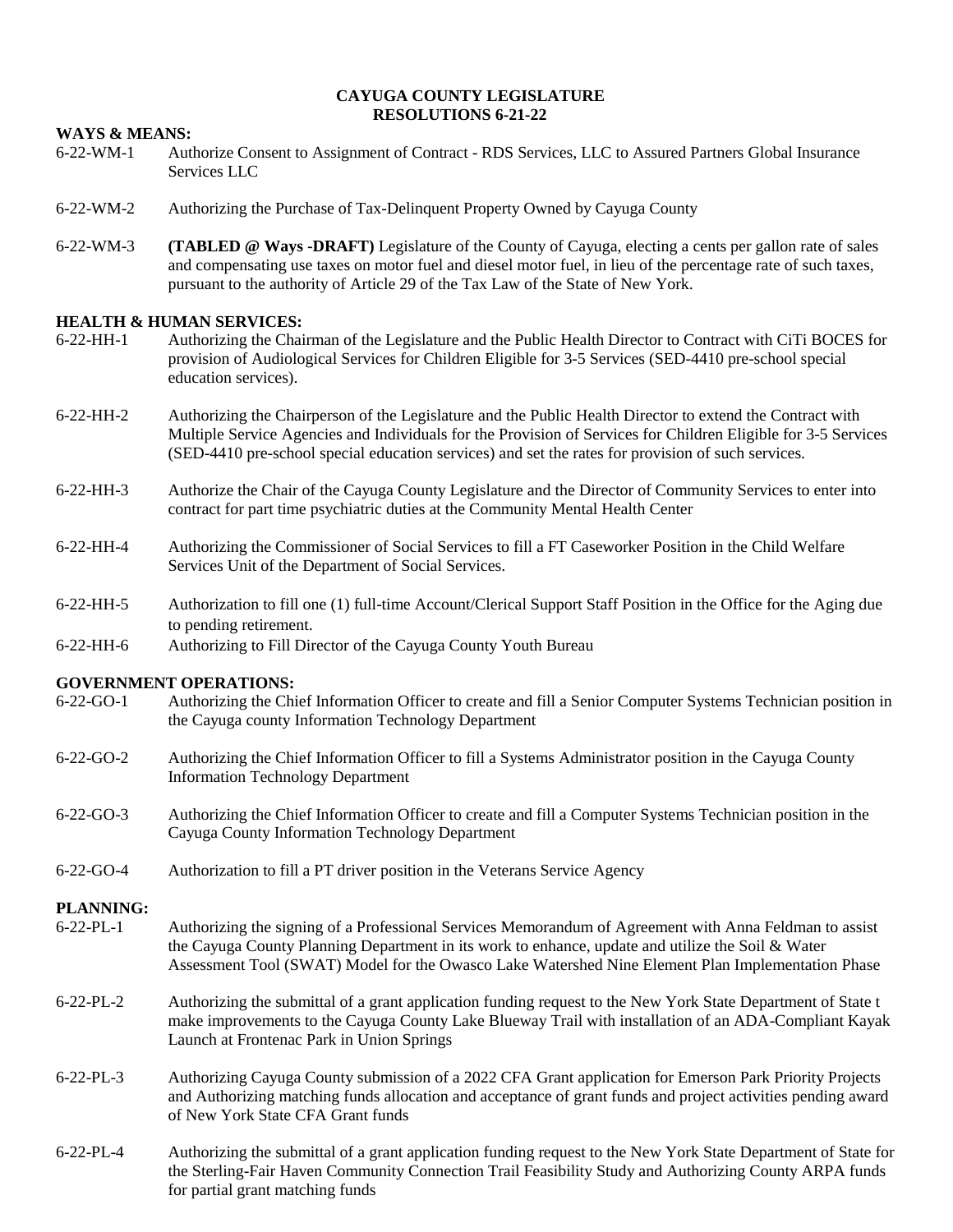#### **PUBLIC WORKS:**

| $6-22-PW-1$                          | Authorizing the Chair of the Cayuga County Legislature to sign a one-year extension to the agreement for the<br>cleaning of two county buildings the Cayuga County Courthouse and the Historic Post Office |
|--------------------------------------|------------------------------------------------------------------------------------------------------------------------------------------------------------------------------------------------------------|
| $6-22-PW-2$                          | Authorizing the Buildings and Grounds Department to hire a Mobile Work Crew Supervisor to fill a vacancy                                                                                                   |
| $6 - 22 - PW - 3$                    | Authorizing the hiring of two (2) PT Laborers to assist with mowing, trimming, snow removal and other labor-<br>intensive functions around county buildings and communication towers                       |
| $6-22-PW-4$                          | Authorization to fill Highway Supervisor position in the County Highway Department                                                                                                                         |
| $6 - 22 - PW - 5$                    | Authorization for the Highway to purchase highway equipment #3                                                                                                                                             |
| $6 - 22 - PW - 6$                    | Resolution to accept a grant from the Fred L. Emerson Foundation in support of public programming at<br>Emerson Park for 2022                                                                              |
| <b>JUDICIAL &amp; PUBLIC SAFETY:</b> |                                                                                                                                                                                                            |
| $6-22-JP-1$                          | Authorization to enter into a contract with Northeast Site and Tower Inc. to remove surplus 911 tower in the<br>Village of Cato. (2/3 Vote)                                                                |
| $6-22-JP-2$                          | Authorizing the Chairperson of the Legislature to sign a three-year contract renewal with Falso Heating and<br>Air Conditioning for the HVAC system at the back up E-911 center                            |
| $6 - 22 - JP -3$                     | Authorization to fill four full-time vacant Emergency Services Dispatcher Positions and one part-time<br>Emergency Services Dispatcher Position due to resignations.                                       |
| $6 - 22 - JP -4$                     | Authorizing the Chair of the Cayuga County Legislature and Cayuga County Sheriff to enter into a contract<br>with FARO Technologies Inc. to purchase a laser 3d crime scene scanner.                       |
| $6 - 22 - JP - 5$                    | Authorizing a transfer from the DSS Medicaid account to the Cayuga County Sheriff's Office's Doctors and<br>Hospitals Line to cover inmate medical care                                                    |
| $6-22-JP-6$                          | <b>(DEFEATED @ Judicial)</b> Resolution calling for Repeal of NYS Humane Alternatives to Long-Term Solitary<br>Confinement Act ("HALT Act")                                                                |
| $6 - 22 - JP -7$                     | Authorize the use of ARPA funds for the Concept Development of the Public Safety Training Center                                                                                                           |
| $6 - 22 - JP - 8$                    | Authorizing the filling of the Director of Emergency Management Services                                                                                                                                   |
| $6 - 22 - JP -9$                     | Authorize the use of ARPA funds for the purchase of a Scene Support/Rehab Vehicle                                                                                                                          |
| <b>LEGISLATURE:</b>                  |                                                                                                                                                                                                            |
| 6-22-LEG-1                           | Authorizing appointments to Parks Commission                                                                                                                                                               |
| 6-22-LEG-2                           | Authorizing appointments to Ethics Board                                                                                                                                                                   |
| 6-22-LEG-3                           | Authorizing appointments to Civil Service Commission                                                                                                                                                       |
| 6-22-LEG-4                           | Authorizing appointments to Community College Board of Trustees                                                                                                                                            |
| 6-22-LEG-5                           | Authorizing appointments to Fire Advisory Board                                                                                                                                                            |
|                                      |                                                                                                                                                                                                            |

## **And any other business that may come before the Board**

**ADJOURNMENT:** Tuesday, July 26, 2022

**If you have a disability and need accommodations, please call the Clerk of the Legislature's office at 253-1308 at least 48 hours before the scheduled meeting to advise what accommodations will be necessary.**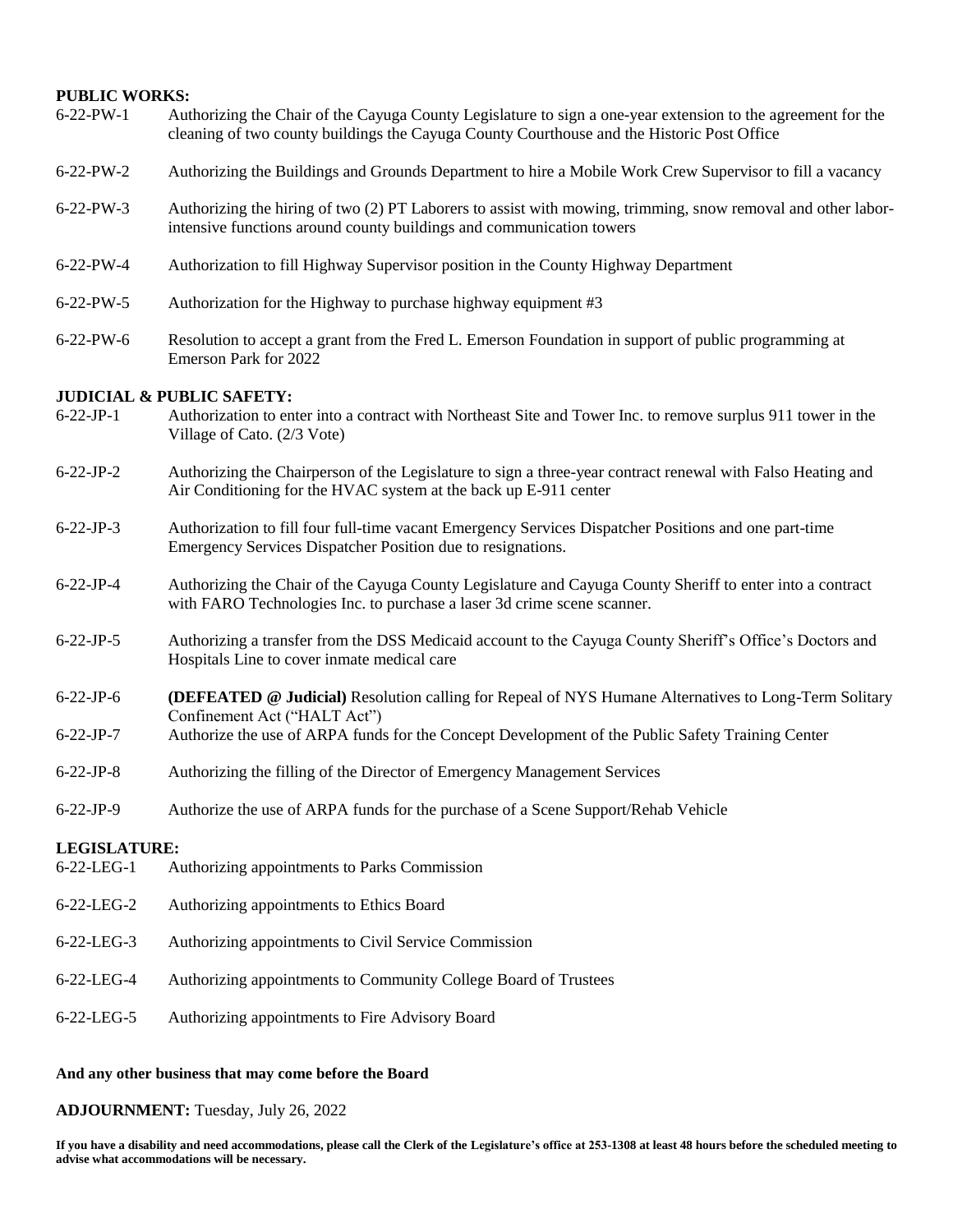# **RESOLUTION NO. \_\_\_\_\_\_\_\_\_\_\_\_\_\_ 6-21-22 LEG Appts June – Parks**

# **Authorizing appointments to Parks Commission**

BY: Cayuga County Legislature

WHEREAS, the Legislature is authorized under various state statutes, county laws, and other authorities to appoint members to various committees, board, agencies, and other organizations; and

WHEREAS, the Legislature has completed due diligence in consideration of the hereinafter listed person(s); now, therefore be it

RESOLVED, following person(s) are hereby appointed to the corresponding positions for the term(s) listed:

## **Parks Commission**

Joseph DeForest, 1396 State Rte 34, Genoa, NY 13071, Term – 1/1/22 to 12/31/24 Lezli Parsons, 14360 Victory St., Sterling, NY 13156, Term – 1/1/22 to 12/31/24 Aileen McNabb-Coleman, 160 Genesee St., Auburn, NY 13021, Term – 1/1/22 – coterminous with position

and be it further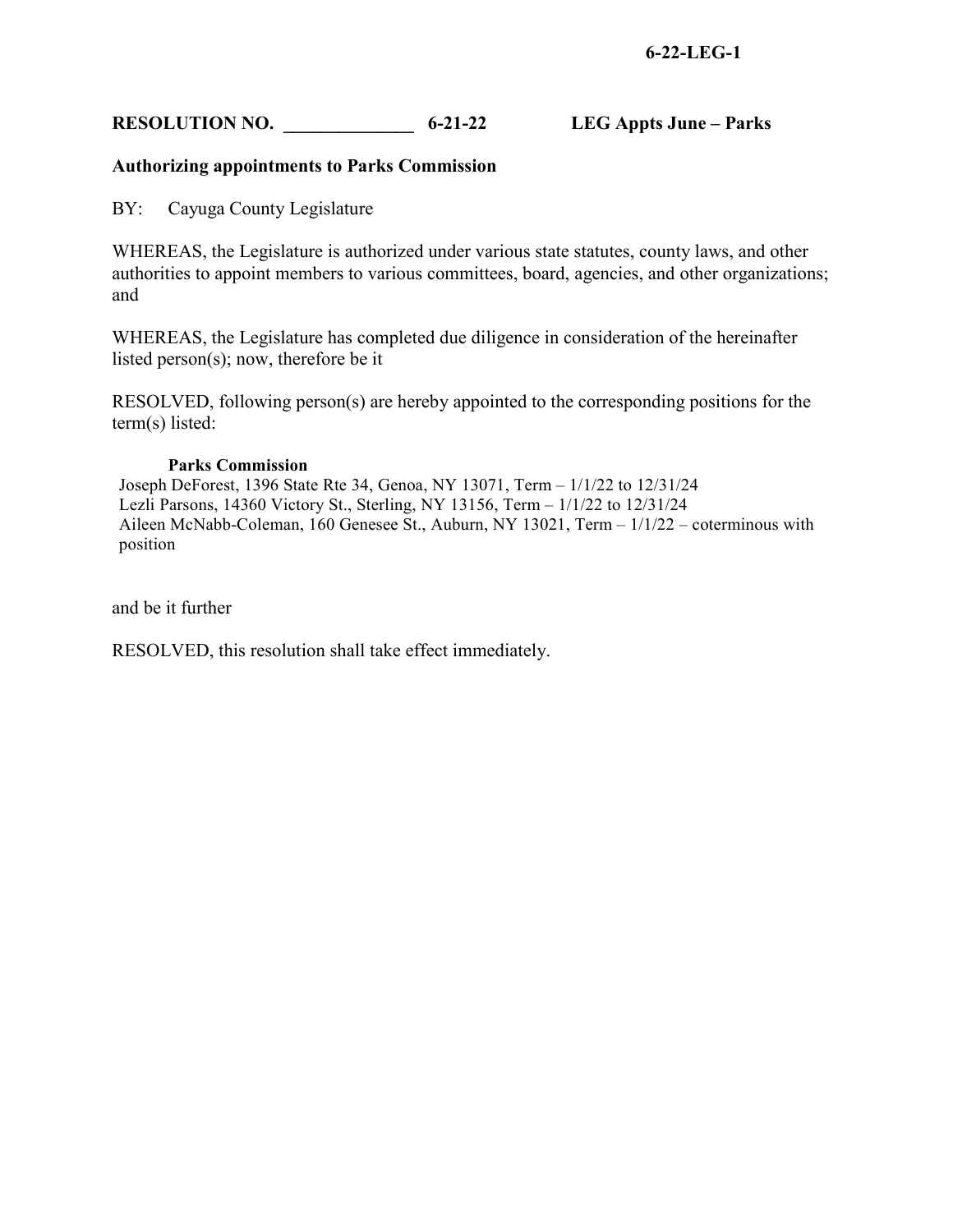# **RESOLUTION NO.** 6-21-22 LEG Appts June – Ethics

# **Authorizing appointments to Ethics Board**

BY: Cayuga County Legislature

WHEREAS, the Legislature is authorized under various state statutes, county laws, and other authorities to appoint members to various committees, board, agencies, and other organizations; and

WHEREAS, the Legislature has completed due diligence in consideration of the hereinafter listed person(s); now, therefore be it

RESOLVED, following person(s) are hereby appointed to the corresponding positions for the term(s) listed:

#### **Ethics Board:**

Jim Orman, 1719 Honoco Rd., Aurora, NY 13026 – term 1-1-22 to 12-31-23 Isabelle Wellauer, PO Box 272, Auburn, NY 13021 – Term 1/1/22 to 12/31/24

and be it further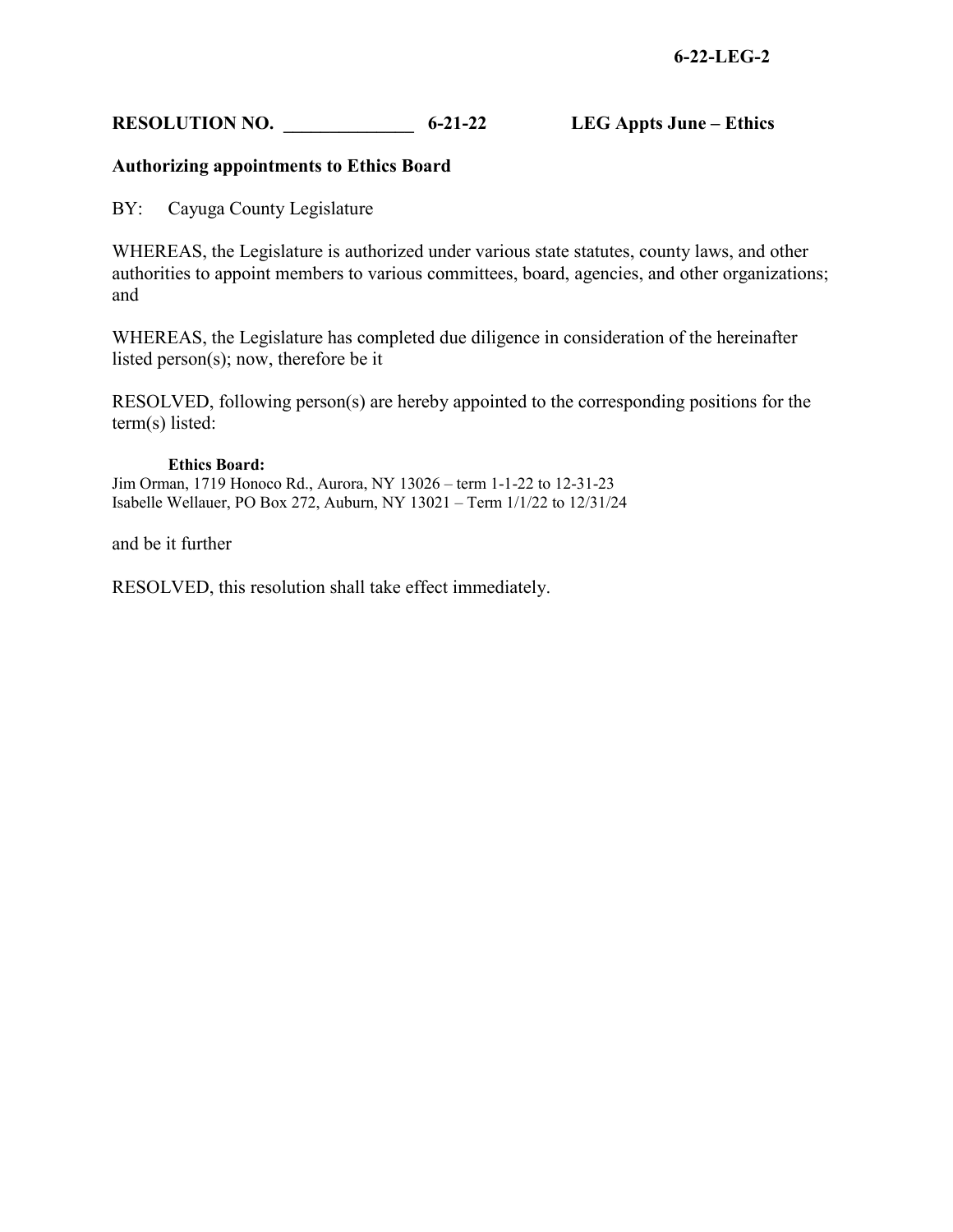# RESOLUTION NO.  $6-21-22$  LEG Appts June – Civil Service

# **Authorizing appointments to Civil Service Commission**

BY: Cayuga County Legislature

WHEREAS, the Legislature is authorized under various state statutes, county laws, and other authorities to appoint members to various committees, board, agencies, and other organizations; and

WHEREAS, the Legislature has completed due diligence in consideration of the hereinafter listed person(s); now, therefore be it

RESOLVED, following person(s) are hereby appointed to the corresponding positions for the term(s) listed:

**Civil Service Commission**  Ryan Foley, 83 VanAnden Street, Auburn, NY 13021 – Term 6/1/22 to 5/31/28

and be it further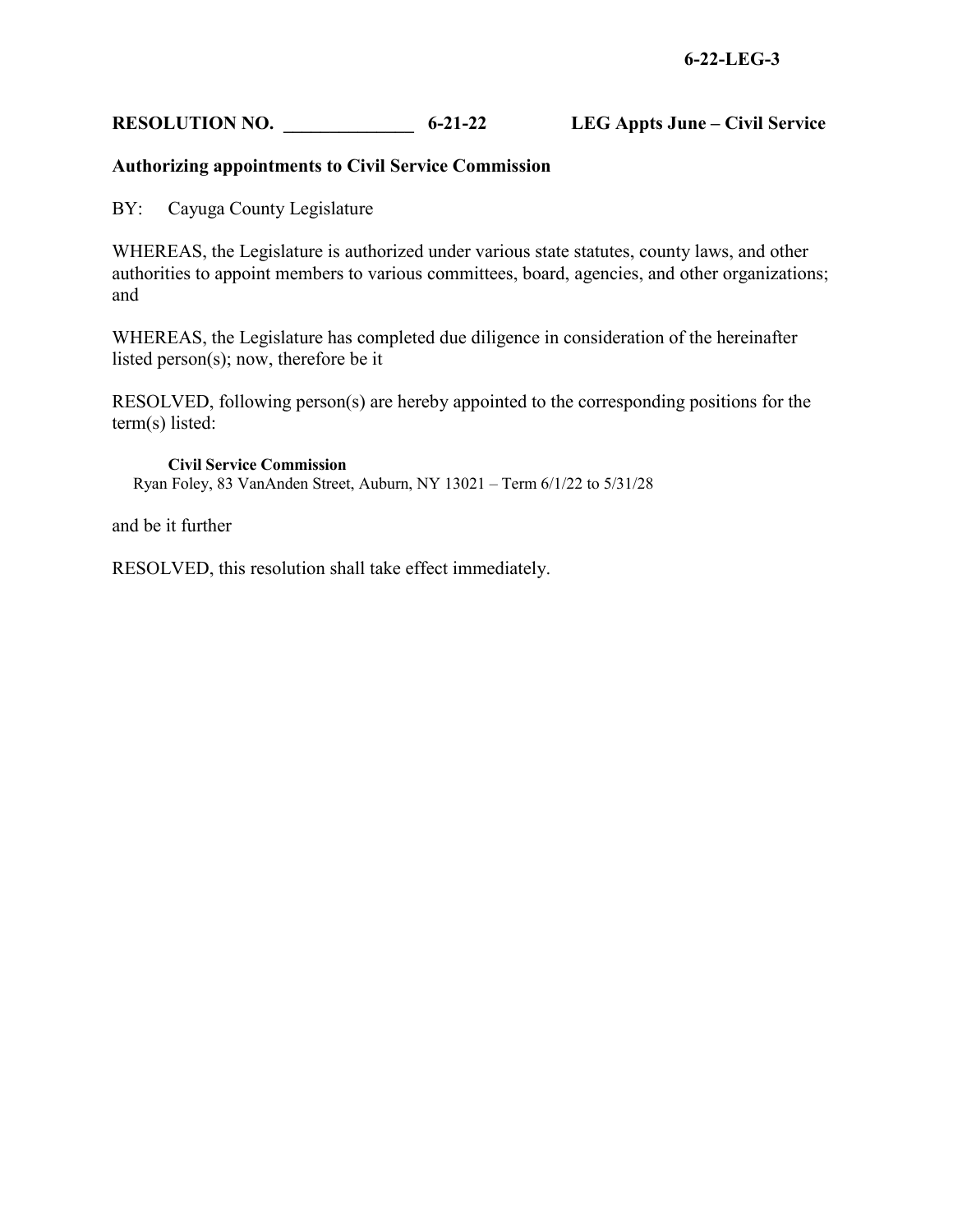# **RESOLUTION NO. \_\_\_\_\_\_\_\_\_\_\_\_\_\_ 6-21-22 LEG Appts June – CCC**

# **Authorizing appointments to College Board of Trustees**

BY: Cayuga County Legislature

WHEREAS, the Legislature is authorized under various state statutes, county laws, and other authorities to appoint members to various committees, board, agencies, and other organizations; and

WHEREAS, the Legislature has completed due diligence in consideration of the hereinafter listed person(s); now, therefore be it

RESOLVED, following person(s) are hereby appointed to the corresponding positions for the term(s) listed:

#### **Community College Board of Trustees**

Anthony Franceschelli, 37 Green Links Turn, Auburn, NY 13021 – Term 7/1/22 to 6/30/29 Marian Brown, 2963 Booth Rd., Moravia, NY 13118 – Term – 7/1/22 to 6/30/24

and be it further